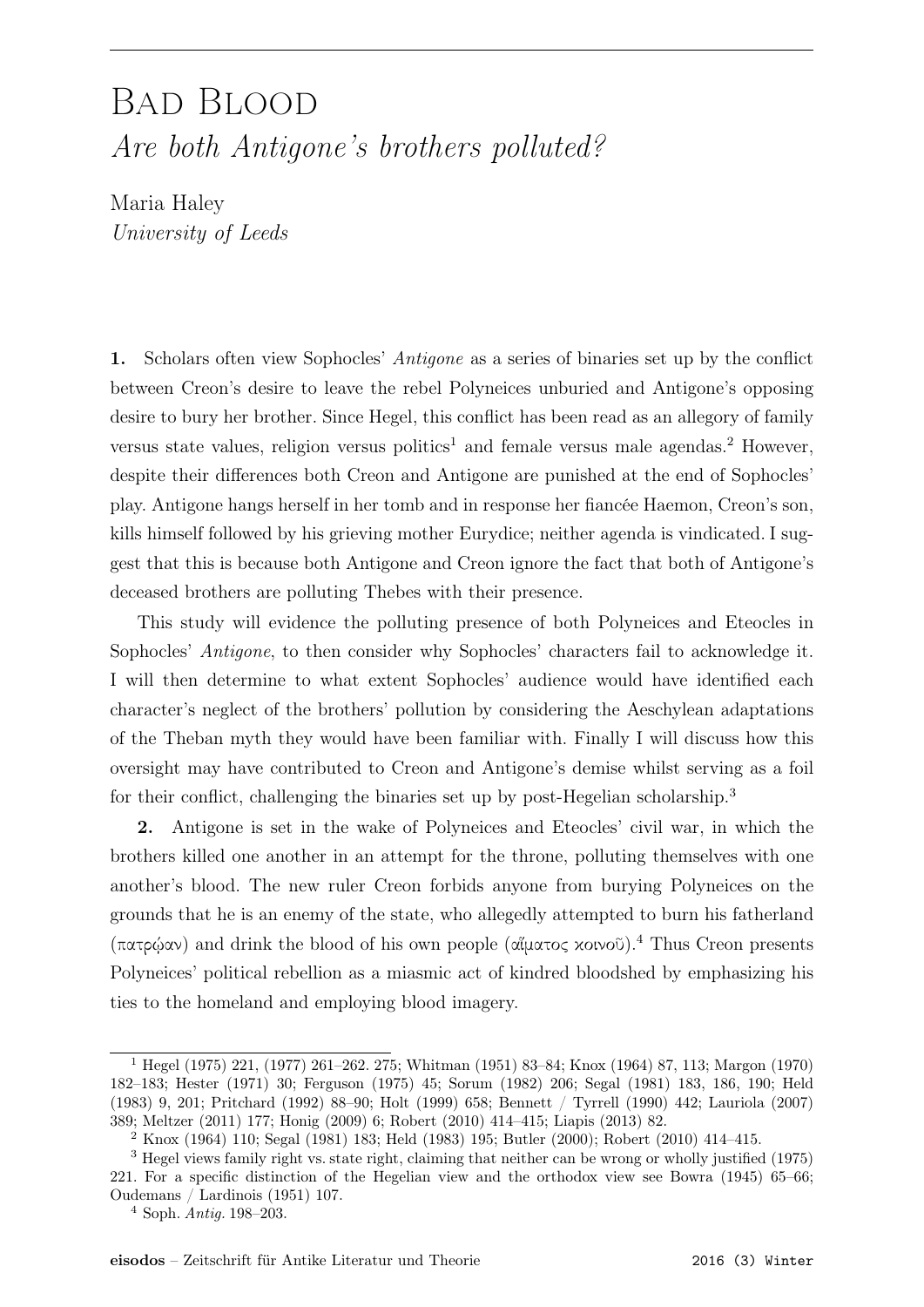The mutual pollution caused by both brothers' fratricides is then elicited in Creon's opening monologue:

καὶ πληγέντες αὐτόχειρι σὺν μιάσματι, ἐγὼ κράτη δὴ πάντα καὶ θρόνους ἔχω γένους κατ᾿ ἀγχιστεῖα τῶν ὀλωλότων.

So now that they have perished by twofold ruin on a single day, striking and being struck by the polluting violence of one another, I hold the power and the throne by reason of my kinship with the dead.<sup>5</sup>

Thus according to Creon each brother delivered the other's fatal blow in a polluting act of fratricide. Yet Creon fails to recognise that this religious miasma, based on blood guilt, not only lingers on Polyneices' unburied body but also pollutes Eteocles' buried corpse. Here each brother is a perpetrator and a victim of kindred bloodshed, deemed by Aristotle to be the most tragic form of violence.<sup>6</sup>

Therefore, the pollution of Polyneices' exposure is not the only form of pollution at play, but Creon highlights the miasma incurred by the blood crime each brother commits in killing the other, only to ignore the issue for the remainder of the tragedy. Whilst the pollution of exposure could be neutralised by burial, the pollution of blood crimes typically lingered despite burial ritual. For although Plato's Laws suggests that being killed by a brother would absolve one of the pollution incurred by killing a brother,7 within Aeschylus' Septem the chorus presents Eteocles and Polyneices' mutual slaughter as a posthumous pollutant.8 Moreover, Sophocles' Oedipus at Colonus highlights the significance of burial location in forming a hero cult, as Oedipus vows:

ἵν᾿ οὑμὸς εὕδων καὶ κεκρυμμένος νέκυς ψυχρός ποτ᾿ αὐτῶν θερμὸν αἷμα πίεται, εί Ζεύς έτι Ζεύς χώ Διός Φοΐβος σαφής.

Then shall my dead body, sleeping and buried, cold as it is, **drink their** warm blood, if Zeus is still Zeus and his son Phoebus speaks the truth!

Oedipus' proposed blood drinking as a hero echoes the accusation Creon made against Polyneices' rebellion.<sup>9</sup> Though this resonance could only be recognised retrospectively, ul-

<sup>5</sup> Soph. Antig. 172. N. b. Segal acknowledges the "reciprocity" of the brothers' murders but does not note its significance (1981) 173. Ahrensdorf acknowledges Eteocles is a pollutant, but dismisses it as an issue claiming: "Eteocles' fratricide is obviously eclipsed by his service to the city." (2009) 120.

<sup>6</sup> Aristot. Poet. 1453b.20.

<sup>7</sup> Plat. Leg. 868e.

<sup>8</sup> Aesch. Sept. 734-41.

 $9$  Soph. Antig. 201-212: ήθέλησε δ' αἴματος κοινοῦ πάσασθαι.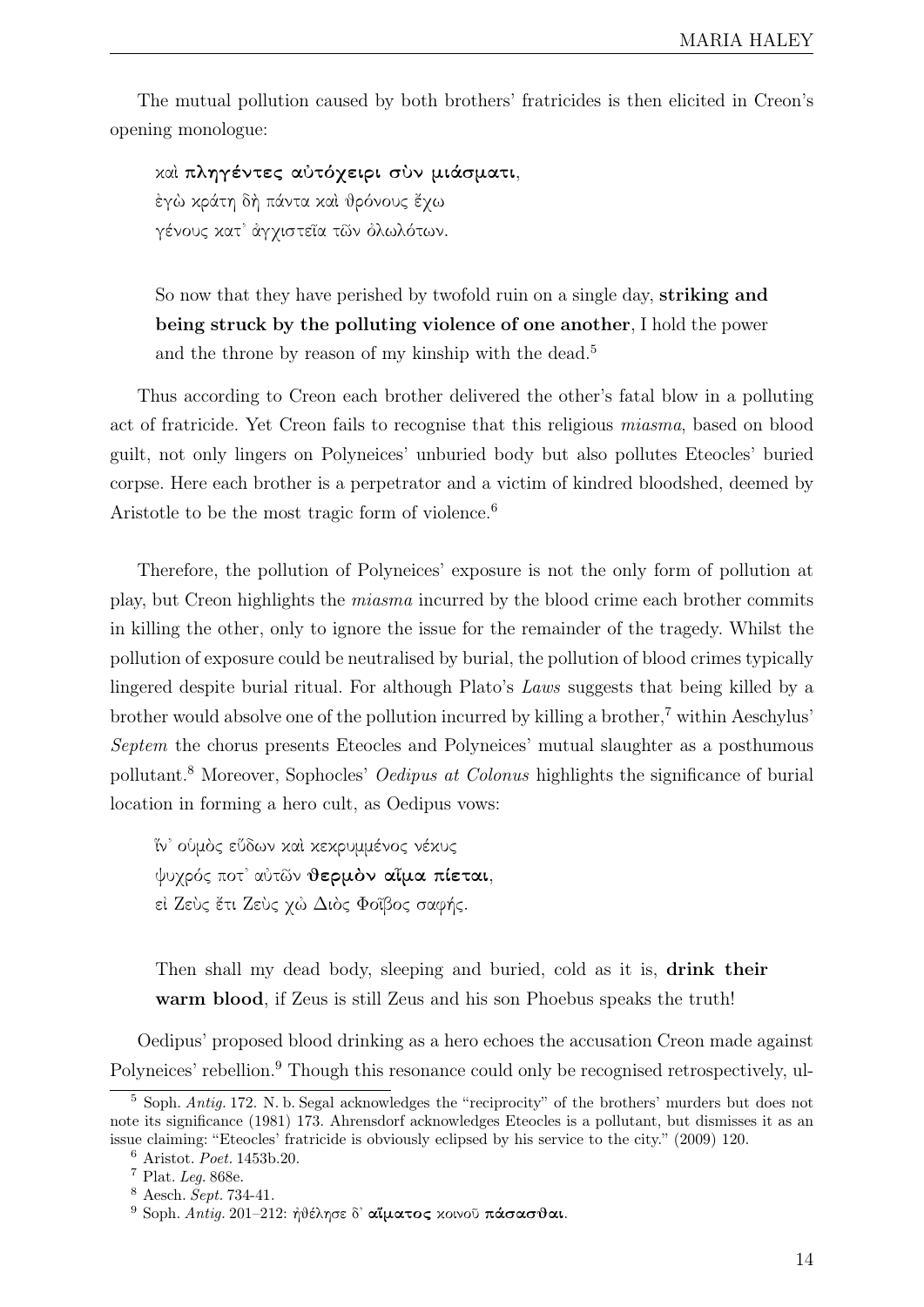timately the location of burial for pollutant filicides is clearly at issue in Theban tragedies either side of Sophocles' Antigone. Indeed, according to Pausanias, the alleged tombs of both Eteocles and Polyneices came to be worshipped as hero shrines in Thebes, reflecting the cult status achieved through their mutual fratricide, in addition to their mutual pollution.10

Despite the fact that both brothers are polluted, Antigone buries Polyneices in Thebes against Creon's orders, fulfilling her role as a sister and female mourner. Antigone's burial is a mere scattering of dust, which may absolve the pollution of Polyneices as an unburied corpse but simulateously creates pollution by burying a fratricide in Thebes.<sup>11</sup> Creon's guards did endure a whirlwind shortly after they uncovered the body, suggesting that Antigone's makeshift burial offered some sanctification which the soldiers had reversed.<sup>12</sup> Held suggests that because in the first burial "the bare minimum was done to satisfy the gods, Sophocles' creates an association between this burial and those (divine) laws." 13 However, just as Antigone replaces one form of pollution for another by burying Polyneices, so do the guards by exposing him. Given that Polyneices' exposure and burial in Thebes are alternative forms of miasma, the storm must be sent by a supernatural power who would not oppose the burial of a fratricide in Thebes: Polyneices himself, the buried hero.

Polyneices' hero status is not only affirmed by post-Sophoclean evidence, but also emerges in the language describing his initial burial.<sup>14</sup> Henrichs identified the dramatic use of κατεῖχε (holds) in tragedy to suggest occupying control of the land surrounding the tomb; of a body holding the earth, rather than simply being held by it.<sup>15</sup> Yet Henrichs distinguishes Sophocles' use of κατεῖχε in the first burial of Polyneices as a "funerary usage" that parallels historic examples to simply suggest the body is held in the earth.16 Though the power of Polyneices' body is not asserted in the guard's report as it is by Henrich's other examples, this is most likely because these examples present κατέχειν in choral song addressing the gods whereas the guard uses this ambiguous term before giving report of the storm. In this context then, Polyneices does indeed take hold of the land around his tomb to provide a "whirlwind from the ground" (χθονὸς τυφὼς), or more specifically the underworld given the ambivalence of χθονός (ground), against those trying to expose him.<sup>17</sup> Therefore Polyneices' burial in Thebes allows him to become a hero with the power

<sup>10</sup> Paus. 9.18.3.

 $11$  Soph. Antig. 409.

<sup>12</sup> Soph. Antig. 410–421. cf. Parker (1983) 257, Rothaus (1990) 212.

<sup>13</sup> Held (1983) 193.

 $14$  N. b. Hes.  $Op. 156.172$  distinguishes the Seven who fought at Thebes as heroes and the hero cult status of the Seven seems to have endured: EρOON TON EN ΘΕβΑΙΣ pillar (mid 6 C BCE) in Argos commemorates the dead heroes buried in Thebes (Anderson [2015] 304).

<sup>&</sup>lt;sup>15</sup> Henrichs (1993) 174–175, e. g. Aesch. Hik. 24–25; Aq. 452–455. 1539, Soph. Ai. 1166ff.

<sup>16</sup> Henrichs (1993) 174.

<sup>&</sup>lt;sup>17</sup> Soph. Antig. 417-418; s. v. χθονός Liddell and Scott.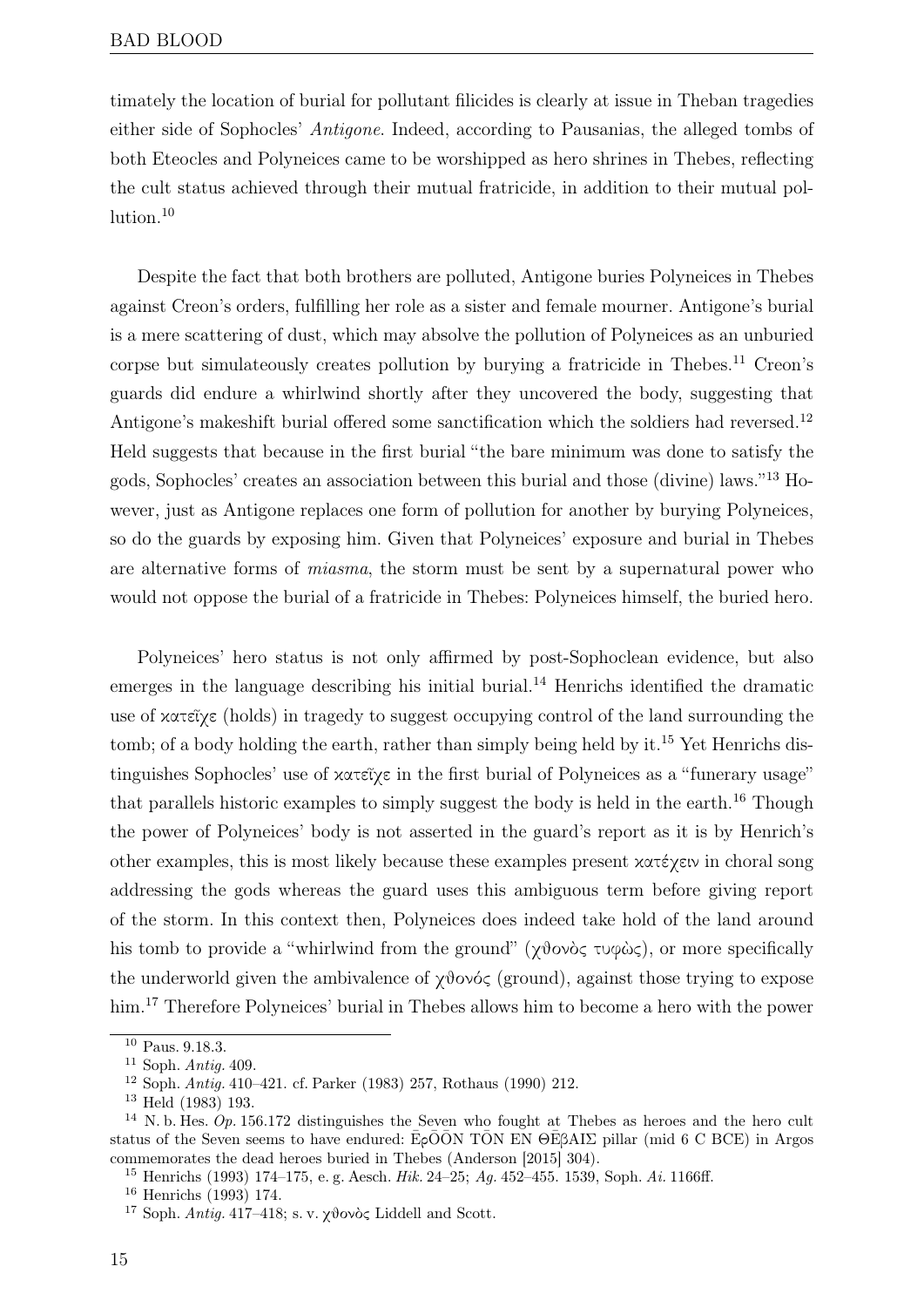to punish the guards who expose him; he remains a polluting presence in Thebes as a fratricide, as a reexposed corpse and as a result of his albeit abortive burial, as a hero. This suggests that the burial of either brother in Thebes is not consecrated by the gods, given the blood guilt of the brothers.

After this attempt, by the time Teiresias arrives to warn Creon that Polyneices should be buried, Creon has already entombed Antigone alive. Teiresias thus chides Creon:

ἐν οἷσι τῶν σῶν αὐτὸς ἐκ σπλάγχνων ἕνα νέκυν νεκρῶν ἀμοιβὸν ἀντιδοὺς ἔσῃ, ἀνθ᾿ ὧν ἔχεις μὲν τῶν ἄνω βαλὼν κάτω, ψυχήν γ᾿ ἀτίμως ἐν τάφῳ κατοικίσας, ἔχεις δὲ τῶν κάτωθεν ἐνθάδ᾿ αὖ θεῶν ἄμοιρον, ἀκτέριστον, ἀνόσιον νέκυν.

You shall give in exchange for corpses the corpse of one from your own loins, in return for having hurled below one of those above, blasphemously lodging a living person in a tomb, you have kept here something belonging to the gods below, a corpse deprived, unburied, unholy.18

The threat Teiresias makes to Creon's son seems to be a result of the pollution caused by Polyneices' unburied body being denied to the chthonic gods. There is no explicit reference to the fact that Eteocles' buried body is similarly polluted, given his role as a fratricide.

However, the audience may recognise a *double entendre* in Teiresias' reference to corpses (νεκρῶν).<sup>19</sup> For although this explicitly refers to Antigone and Polyneices, the audience may understand Teiresias to unwittingly include Eteocles' polluted body based on Creon's opening monologue.20 Indeed Teiresias' distinction of Polyneices' unburied (ἀκτέριστον) corpse being kept here (ἐνθάδ᾿) as opposed to the underworld heightens this dramatic irony. For if Creon's opening lines are to be believed "here" (ἐνθάδ᾿) in Thebes is the wrong place to bury either of the brothers. But this passage raises the question: why do Sophocles' characters not acknowledge that both brothers are polluted?

3. Following Creon's line in his opening edict, Sophocles does not make the brothers' pollution through mutual slaughter a particularly explicit issue. Neither Antigone nor

<sup>18</sup> Soph. Antig. 1066–72.

<sup>19</sup> Brackett claims Teiresias alludes to loss of "Creon's son Megareus who prompted by a prophecy of Teiresias, slew himself to secure the victory of the Thebans over the surrounding Argive army." Brackett (1917) 526. Cf. Antig. 1301–1305; Ahrensdorf (2009) 135, 141.

<sup>&</sup>lt;sup>20</sup> Ahrensdorf points out that: "the play does not clearly present Teiresias as the infallible soothsayer (1091–1097; see also 1059). He fails to predict the death of Antigone and the death of Creon's wife as well (though consider 1077–1079)" (2009) 89.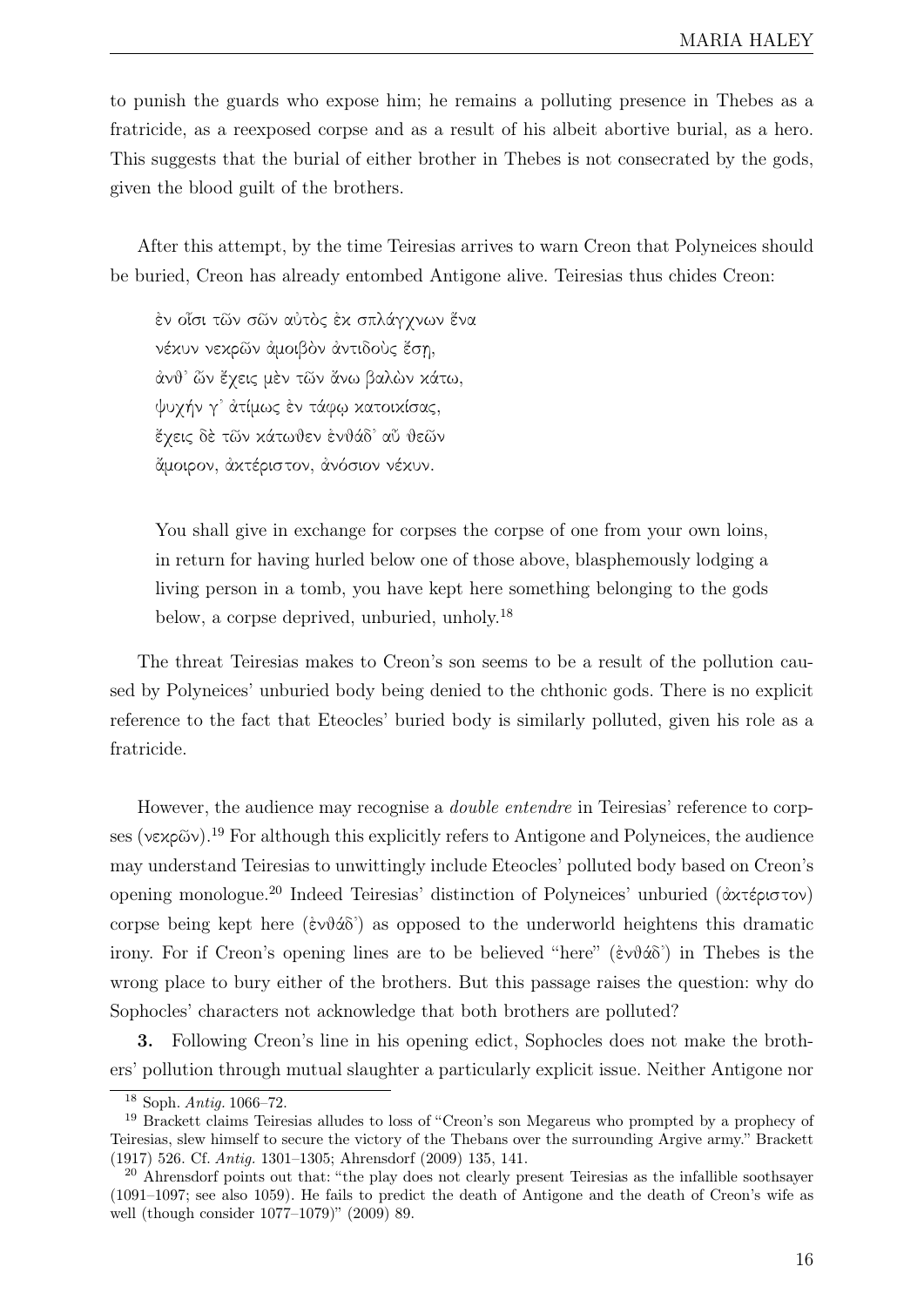Creon goes on to suggest that both brothers' bodies are polluted as a result of their fratricide. Yet in each case Sophocles indicates clear reasons as to why these characters would not confront this issue. As has been well noted, Creon's concerns are strictly political.<sup>21</sup> Thus admitting that both the treasonous Polyneices and his dutiful brother Eteocles are polluted by fratricide would scupper Creon's intentions of dishonouring Polyneices' body horrifically, and honouring Eteocles' body emphatically as a message to his people: do not oppose the state. What has not been recognised so far is the practical advantage of detaining Polyneices' body as bait to lure out surviving rebels from the civil war. Holt evidences contemporary paranoia about political insurgents,<sup>22</sup> which seems evident in Creon's assumption that a group of men must have haphazardly buried Polyneices: as Creon asks who among men (τίς ἀνδρῶν) did this, suggesting an all male group as he uses άνδρῶν (men), instead of άνθρώπων (people).<sup>23</sup>

Thus I would further Holt's analysis of Creon to suggest that he is using Polyneices' body as bait. Creon's misinterpretation of the results suggests he expected local rebels to bury the body. Despite Hester's claim that "Creon's decision is part of the background of the play, not part of the play" here Creon betrays his motives for Polyneices' exposure.<sup>24</sup> The locality of Polyneices' corpse, which Holt overlooks, reflects Creon's anxieties about his post-war kingdom, whilst his quick conclusions suggest that Creon has set this test up, eager to prove his merit as a ruler and secure control of Thebes.25

By contrast Antigone's concerns are familial, thus admitting that both her brother's corpses are polluted would deny her of her right and duty to bury her brothers at home and grieve effectively. Antigone even suggests that her brothers' politics may be moot following their death:

τίς οἶδεν εἰ κάτωθεν εὐαγῆ τάδε·

Who knows if this action is **free from blame** in the world below?<sup>26</sup>

Though this initially seems to defer Creon's powers of judgement of the civil war to the chthonic gods, Antigone's next grief-stricken reply to Creon also suggests that she hopes the political divide between her brothers is forgotten in the underworld:

K: οὔτοι ποθ᾿ οὑχθρός, οὐδ᾿ ὅταν θάνῃ, φίλος.

A: οὔτοι συνέχθειν, ἀλλὰ συμφιλεῖν ἔφυν.

 $^{21}$  See n. 1 above.

 $22$  Holt (1999) 677–678, e. g. Ar. *Vesp.* 488–502, Lys. 616.25 and more traditionally in Hdt. 6.115, 121–4.

<sup>&</sup>lt;sup>23</sup> Soph. Antig. 248. N. b. Knox notes Creon's suspicion but does not read this as part of Creon's decision to expose Polyneices, Knox (1964) 88.

 $24$  Hester (1971) 22.

 $25$  Soph. Antiq. 175–177.

<sup>26</sup> Antig. 521.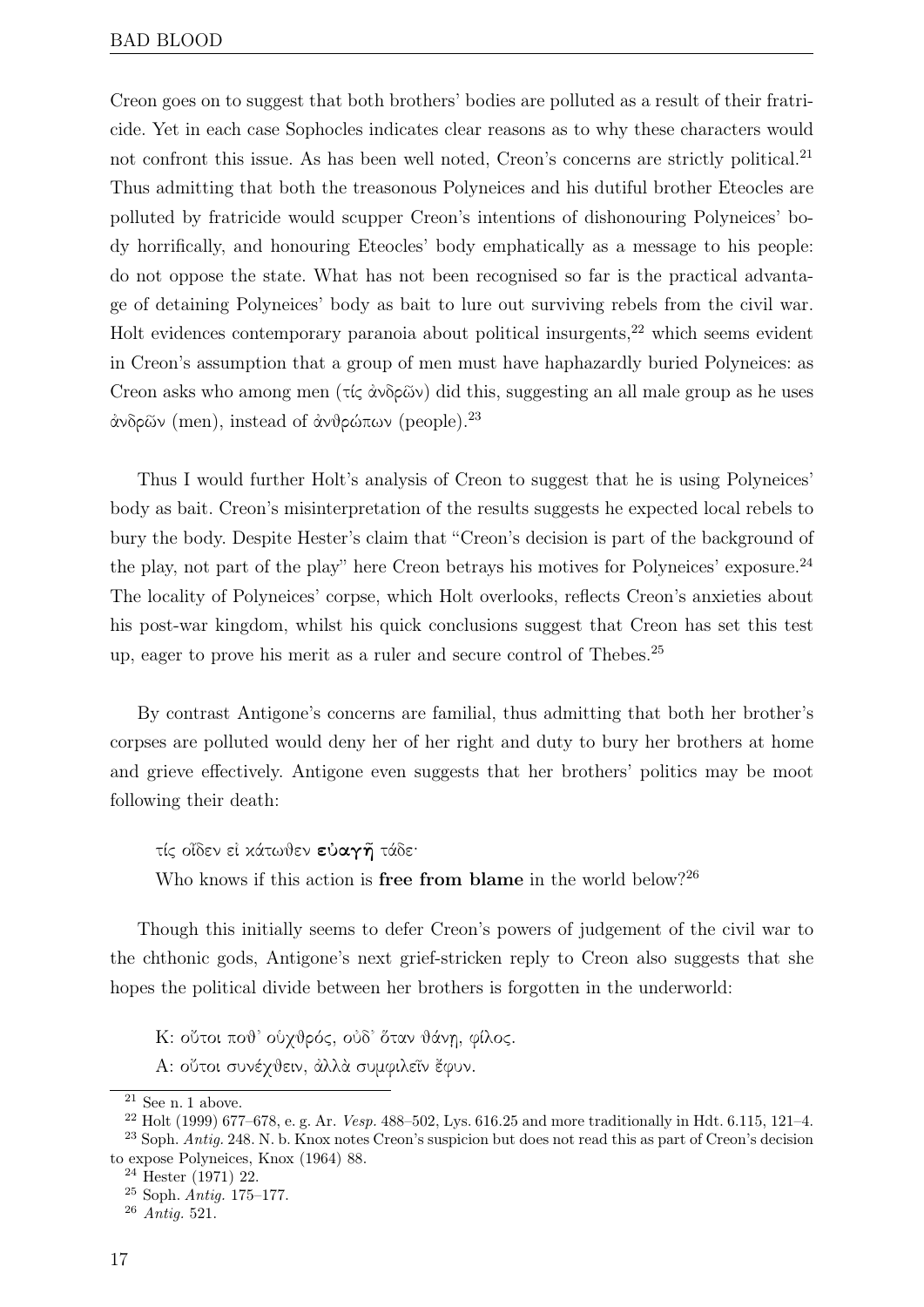K: An enemy is never a friend, even when he is dead.

A: I have no enemies by birth, but I have friends by birth.27

It now becomes clear that Antigone desperately wants to assume that her brothers are reconciled in the afterlife. For not only does she hope that the chthonic gods are not condemning her brothers for the civil war, but in her second retort she also seems to hope that the feud that caused the brothers' mutual fratricide is not creating enmity between them in the Underworld.28

Antigone's desire to disregard the dispute between her brothers is used as a case to bury Polyneices out of her sense of sibling duty; thus Antigone's deluded hopes of resolution blind her to the reality of Polyneices' and Eteocles pollution, a miasma which endures irrespective of their emotions or intentions, past or present.<sup>29</sup> Therefore, Sophocles seems to suggest that these characters are ignoring the brothers' mutual pollution in favour of their own agendas. Ultimately both Antigone and Creon need Polyneices' body in Thebes to manipulate his legacy and provide a local site for mourning, to facilitate Creon's political trap or Antigone's family duty.

Thus there are clear reasons why neither Creon nor Antigone would recognise the pollution of both brothers. They are both, however, aware that Eteocles is a pollutant. Creon declares it himself while, as Ahrensdorf points out, Ismene reminds Antigone of the brothers' mutual slaughter twice.30 The only other character we might have expected to mention Eteocles' pollution is Teiresias. However, when Teiresias interjects the most pressing problems are Polyneices' exposure and Antigone's imminent death, which suggests he has come to address those immediate emergencies.<sup>31</sup> As a result, Teiresias' overlooks Eteocles' role as a pollutant, though his phrasing may ironically remind the audience of this. So overall, Sophocles' characters are largely silent on the polluting effect of the brothers' mutual fratricide. But would Sophocles' audience have considered this to be a conspicuous silence? How effective would dramatic irony in lines such as Teiresias' have been?

4. Sophocles creates the problem of the polluted brothers by having them buried at Thebes with no mention of the rest of the Seven who fought; Antigone's burial of Polyneices is considered a Sophoclean innovation.<sup>32</sup> Not only is this version not attested elsewhere, but it also disregards the well-established fifth-century version of the myth

<sup>27</sup> Soph. Antig. 522–523.

<sup>&</sup>lt;sup>28</sup> This is a delusion, as shades in the Underworld seem concerned with how the living perform funeral rites for them and events that happen among the living. e. g. Hom. Od. 11. 51–79, 100–137, 180–203.

<sup>29</sup> s.v. μίασμα Liddell and Scott.

<sup>30</sup> Soph. Antig. 12–14, 55–57.

 $31$  Soph. Antia. 988 ff.

<sup>32</sup> Whitman (1951) 83. N. b. Whitman also concedes that the Aeschylean version of the Theban saga serves as an "orthodox" backdrop to Sophocles' innovation.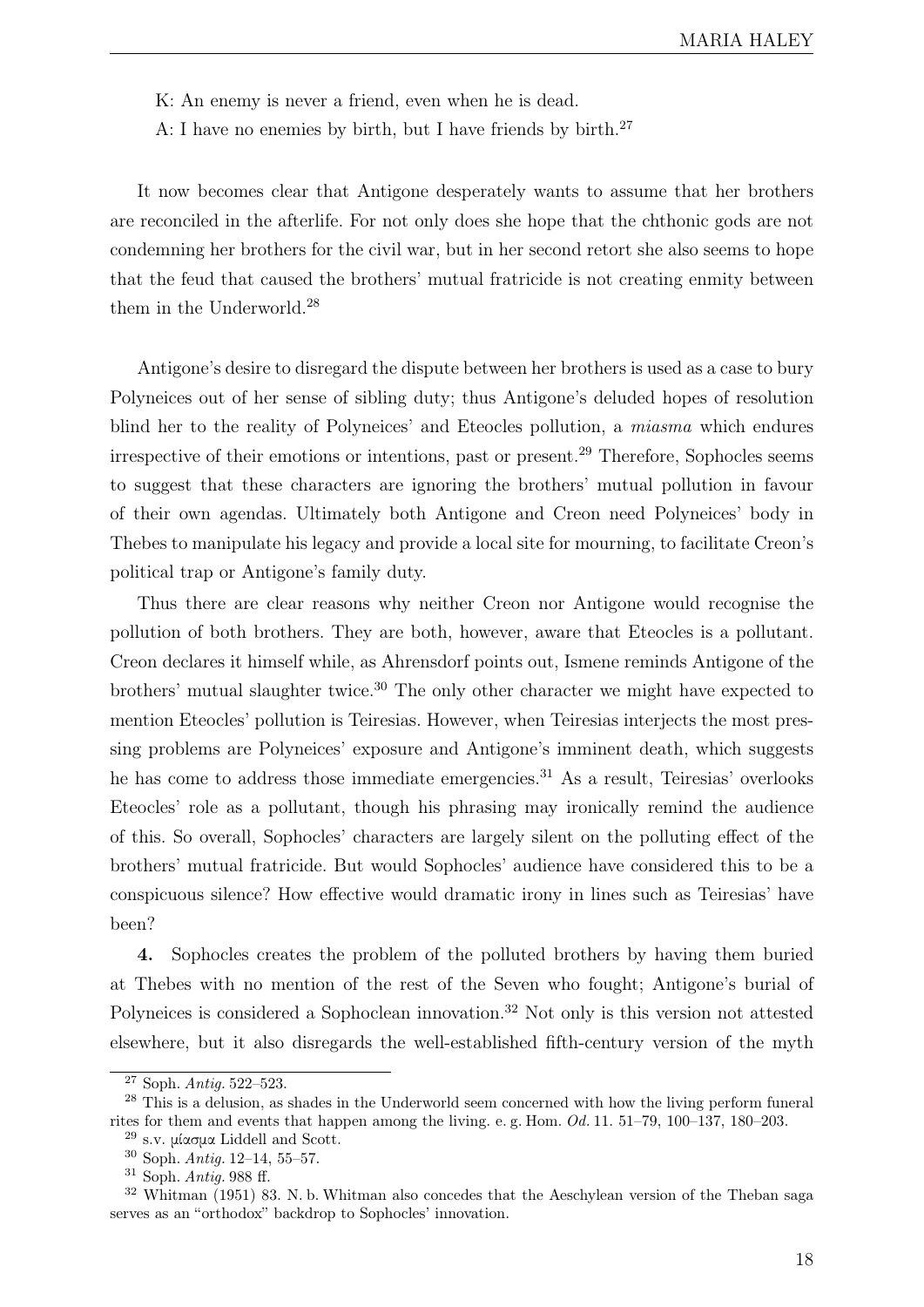in which the Athenians intervene to ensure the burial of the Seven, who fought against Thebes, at Eleusis.33

Sophocles diverges from Aeschylus' earlier trilogy: Argeioi, Eleusinians and Epigoni, which included Theseus' intervention to bury the Seven who fought over Thebes. According to Plutarch, in Aeschylus' Eleusinians the commanders of the Seven were buried in Eleusis, thus in Aeschylus' trilogy Eteocles' and Polyneices' bodies seem to have been buried outside of Thebes on neutral ground.<sup>34</sup> The burial of Polyneices and Eteocles' bodies at Eleusis, away from the battleground at Thebes, seems likely because the surviving fragment of Eleusinians refers to a belated burial:

ὤργα τὸ πρᾶγμα· διεμύδαιν᾿ ἤδη νέκυς

The matter was urgent; the corpse was already putrefying.<sup>35</sup>

This makes clear that Sophocles disregarded this version of the myth when he staged Antigone's defiance of Creon's orders, by burying her brother Polyneices at Thebes.<sup>36</sup> The audience would have been aware of this novel focus on two brothers and would recognise the "polluting violence" of both brothers, as Creon puts it, to be behind the conflict between Creon and Antigone.<sup>37</sup>

Indeed, Plutarch not only testifies that in Aeschylus' Eleusinians the Seven are permitted burial in Eleusis, but he also advocates the authority of Aeschylus' adaptation:

ταφαὶ δὲ τῶν μὲν πολλῶν ἐν ᾿Ελευθεραῖς δείκνυνται, τῶν δὲ ἡγεμόνων περὶ ᾿Ελευσῖνα, καὶ τοῦτο Θησέως ᾿Αδράστῳ χαρισαμένου. καταμαρτυροῦσι δὲ τῶν Εὐριπίδου ῾Ικετίδων οἱ Αἰσχύλου ᾿Ελευσίνιοι, ἐν οἷς καὶ ταῦτα λέγων ὁ Θησεὺς πεποίηται.

And the graves of the greater part of those who fell before Thebes are shown at Eleutherae, and those of the commanders near Eleusis, and this last burial was a favour, which Theseus showed to Adrastus. The account of Euripides in his Suppliants is disproved by that of Aeschylus in his Eleusinians, where Theseus is made to relate the matter as above.<sup>38</sup>

<sup>33</sup> Hdt. 9.27.3; Pin. Ol. 6.15; Isoc. 12.168–74; Lys. 2.7–9; Pl. Menex. 239b; [Dem]. 60.8; Isoc. 10.31, 14.54– 5. N. b. In all accounts they are buried in Eleusis except in Pindar who suggests they are buried at Thebes and because Pindar's focus is on glorifying Athenian intervention, he does not stipulate that Eteocles and Polyneices killed one another as Sophocles' Creon does, thus fratricidal pollution is not at issue, cf. Holt (1999) 666.

<sup>34</sup> Plut. Thes. 29.

<sup>35</sup> Aesch. 53a. Radt.

<sup>36</sup> Soph.Antig. 190–206.

<sup>&</sup>lt;sup>37</sup> For an interesting reading of Creon and Antigone as allegories for Thebes and Athens see Bennett and Tyrrell (1990) 442–456, though they overlook the importance of making the burial a domestic issue which I suggest would have been more pertinent to a Greek audience.

<sup>38</sup> Plut. Thes. 29. Cf. Paus. 1.39.2; Bowra (1945) 92. N. b. Aeschylus' tragedies were extracted from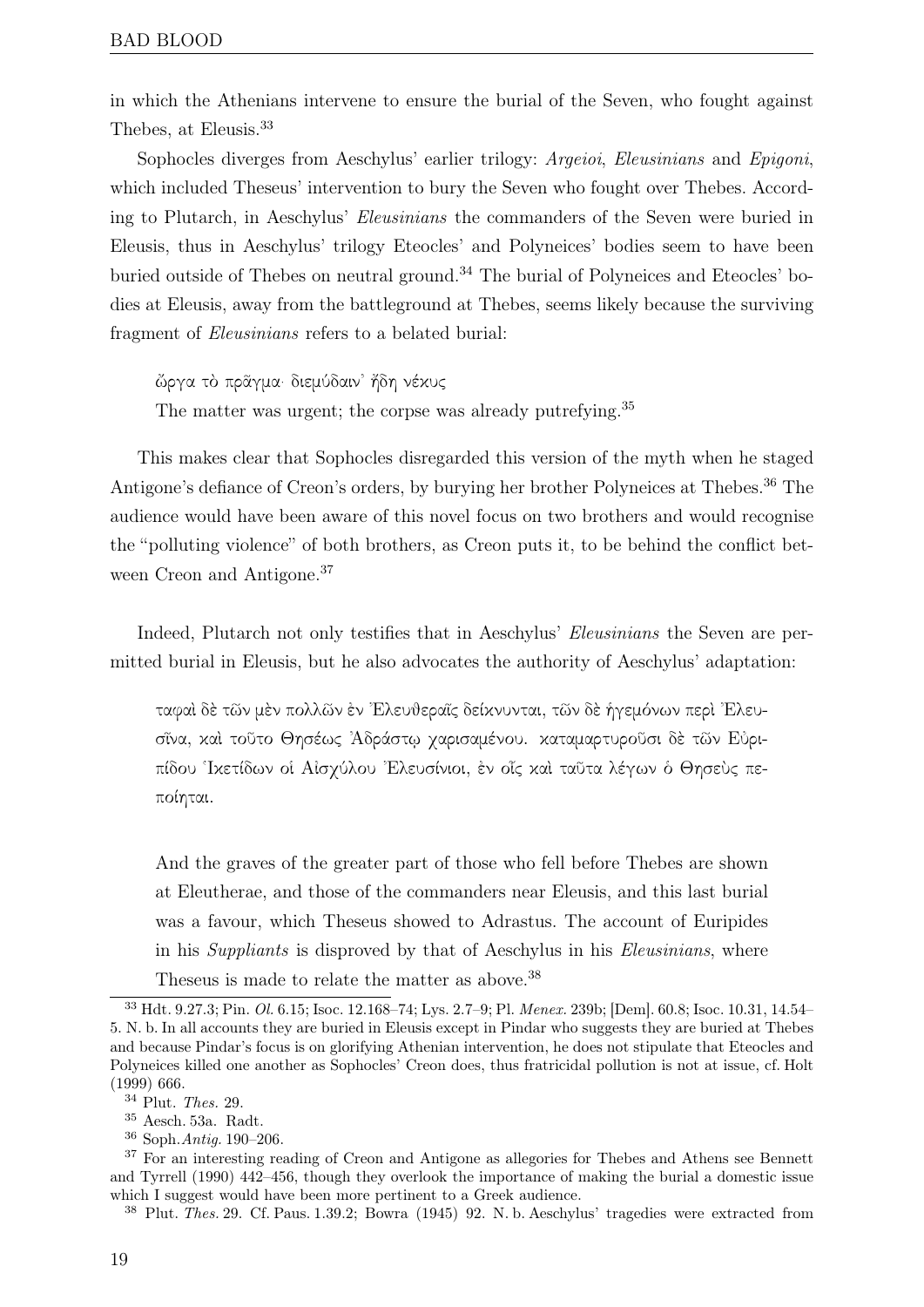Sophocles diverges from Aeschylus' authorative adaptation in Antigone by making the burial of the brothers in Thebes a domestic concern. So Sophocles' audience would have been aware of the problems Sophocles creates in Antigone because he is the first tragedian to bury the brothers where they were both born and where, as Creon makes clear, they both shed one another's blood.

However, Sophocles does draw on a different Aeschylean tragedy in order to establish the brothers' mutual pollution as an overarching theme. If we refer back to crucial scene of Aeschylus' Septem, in which Eteocles and Polyneices face fighting each other, the chorus' reaction to this is extensive and striking, as they remark:

ἀνδροῖν δ᾿ ὁμαίμοιν θάνατος ὧδ᾿ αὐτοκτόνος, οὐκ ἔστι γῆρας τοῦδε τοῦ μιάσματος.

But the death of two men of the same blood killing each other—that pollution can never grow old.39

Here the mutual pollution of fratricide is deemed both base and inexpiable as Sophocles' audience is reminded by Creon's opening monologue, which echoes these words in a structure that emphasises the reciprocity of the fratricide.<sup> $40$ </sup> More importantly, we should note that Aeschylus' chorus is warning Eteocles about the dangers of pollution, not Polyneices. This suggests that Sophocles' audience would recognise that Eteocles' buried body in Antigone is an overlooked source of pollution because of his fratricide, as Sophocles' Creon clearly echoes Eteocles' warning in Aeschylus' Septem.<sup>41</sup>

Therefore, Sophocles develops the issue of the brothers' mutual fratricide presented in Aeschylus' Septem, by alluding to the mutual pollution in Creon's opening monologue.<sup>42</sup> Sophocles then shapes a conspicuous silence on the matter amongst his main characters. This silence over the brothers' kindred bloodshed would be clear to Sophocles' audience, because in Aeschylus' Oresteia the Erinyes defend their right to pursue Orestes for his

their original tetralogies and posthumously produced from 455 BC (Vit. Aesch.  $12 = Test$ . 1 (Radt), Phil. Apoll. 6.11), thus any number of reproductions of could have taken place before Antigone was staged in 442 BC.

 $39$  Aesch. Sept. 680-1, cf. 692-694. 698-701. 705-708.

<sup>40</sup> Soph. Antig. 172.

<sup>&</sup>lt;sup>41</sup> N. b. The final episode of Aeschylus' Septem raises the issue of Polyneices' burial, provoking debate as to whether this passage is an early post-Sophoclean interpolation cf. Lloyd Jones (1959) 80–83. If inauthentic, this overlap suggests that restagings of Septem conflated Aeschylus' work with Sophocles' Antigone; if authentic then the final scene of Septem invites comparison with Antigone by introducing the issue of Polyneices' burial having emphasised Eteocles' pollution.

<sup>&</sup>lt;sup>42</sup> N. b. Lloyd-Jones notes Sophocles' use of Aeschylean imagery from *Septem* in the Antigone (1971) 113) Aesch. Sept. 720ff.; Soph. Antig. 582 ff. Cf. Bowra (1945) 87; Sophocles is aware of this play.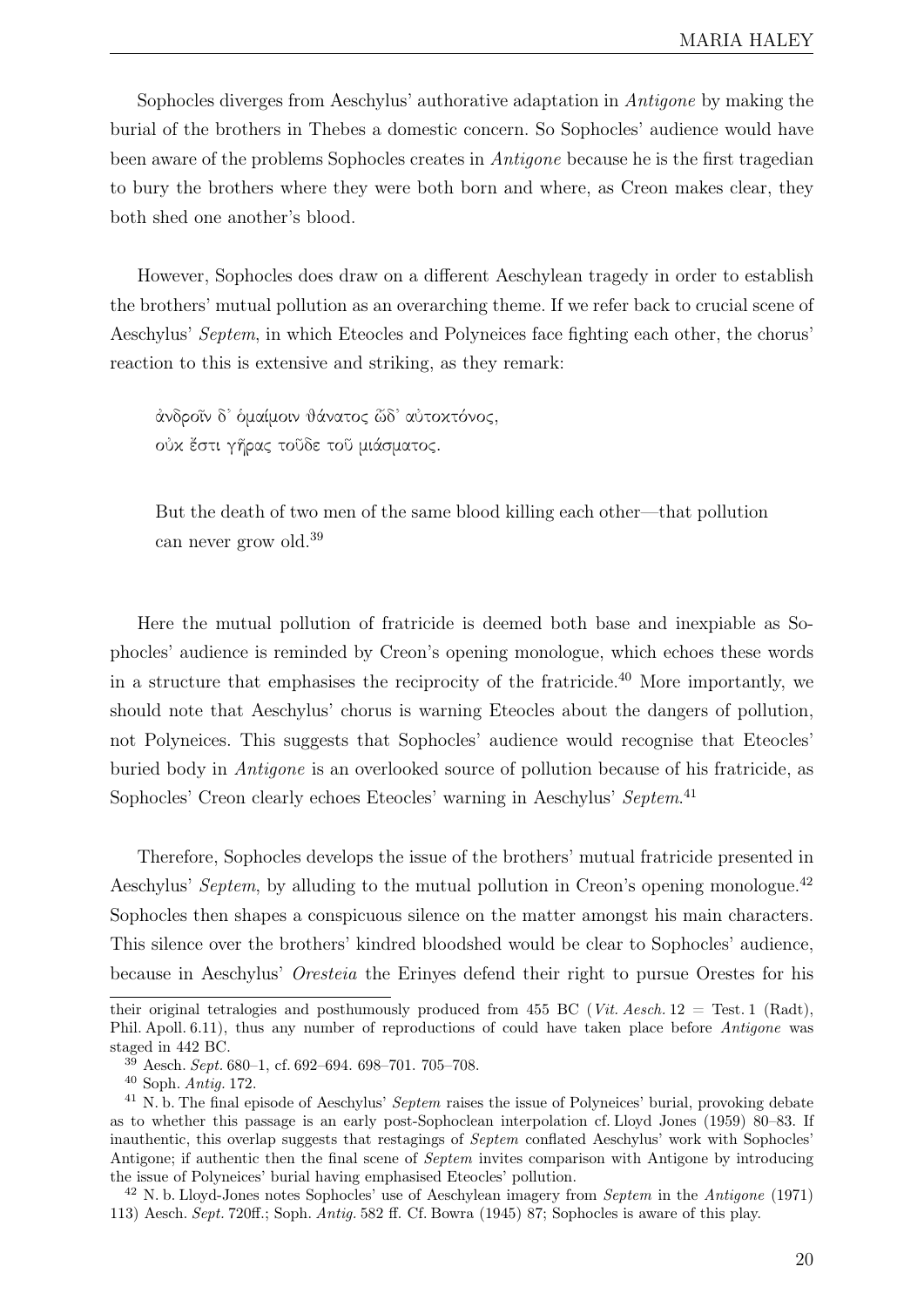matricide due to the shared blood between mother and son, whereas they do not pursue Clytemnestra for killing Agamemnon because they did not share kindred blood.43 Thus, given that the deed of kindred bloodshed is clearly distinguished as a pollutant in Aeschylean tragedy it then follows that the Thebans' fratricide would be considered in the same way amongst Sophocles' audience: as a polluting feature of both brothers' bodies.

5. Creating this issue allows Sophocles to capitalise on its tragic irony. Liapis claims

"It will not do to counter argue that Creon should have simply thrown Polyneices' body beyond the borders rather than actively to prohibit his burial. For one thing, as pointed out by Holt (1999, 665), such counter arguments are belied by the simple observation that 'no such course of action is considered in the play, where we find only the stark extremes of exposure and full burial."<sup>44</sup>

But it is the fact that this solution is obvious to the audience and not the characters that allows Sophocles to create tragic irony, to have his characters driven to the extremes that mark their downfall.

Therefore, despite recognising the brothers as having been polluted by one another's violence, Creon has neither brother's body moved elsewhere but buries his ally Eteocles and exposes Polyneices, polluted as they are, in Thebes.<sup>45</sup> This is particularly striking as Sophocles does not make clear which is the older brother who has the greater claim to Thebes.46 In terms of Sophocles' audience's expectations, Creon clearly surpasses both Athenian law and the precedent of Aeschylus' Septem, which recommended that traitors be buried elsewhere.47 Thus as Hester suggests, by detaining Polyneices in Thebes Sophocles' Creon seems ignorant as to how the location of burial, not simply burial itself, is crucial to avoiding miasma of an exposed enemy.48 Were Creon to have cast Polyneices' body outside Thebes for burial, he could have avoided both the religious pollution of Polyneices' exposure and the polluting bloodguilt of Polyneices' burial in Thebes. Creon's failure to acknowledge the issues of both local burial and local exposure surpasses the audience's expectations of how to manage miasma, thus suggesting to the audience that Creon is overlooking the fact that the known fratricide Eteocles is also a pollutant at Thebes.49

<sup>43</sup> Aesch. Eum. 162–174. 210–212.

<sup>44</sup> Liapis (2013) 89, cf. Bowra (1945) 70.

<sup>45</sup> Soph. Antig. 172.

<sup>46</sup> N. b. Uncertainty through different versions of the myth as to who was the elder brother with the greater claim. Cf. Plut. Thes. 29.

<sup>47</sup> Aesch. Sept. 1019–1030; Thuc. 1.138.6; Craterus. 342 F 11 (Jacoby); Plut. Them. 32.3; Xen. Hel. 1.7.22–3. Cf. Holt (1999) 665.

<sup>48</sup> Hester (1971) 21.

<sup>&</sup>lt;sup>49</sup> One might consider this a moot point given that mutual slaughter deals with the issue of revenge, but as McDowell points out, pollution and revenge are two separate issues borne out of homicide. McDowell (1963) 4.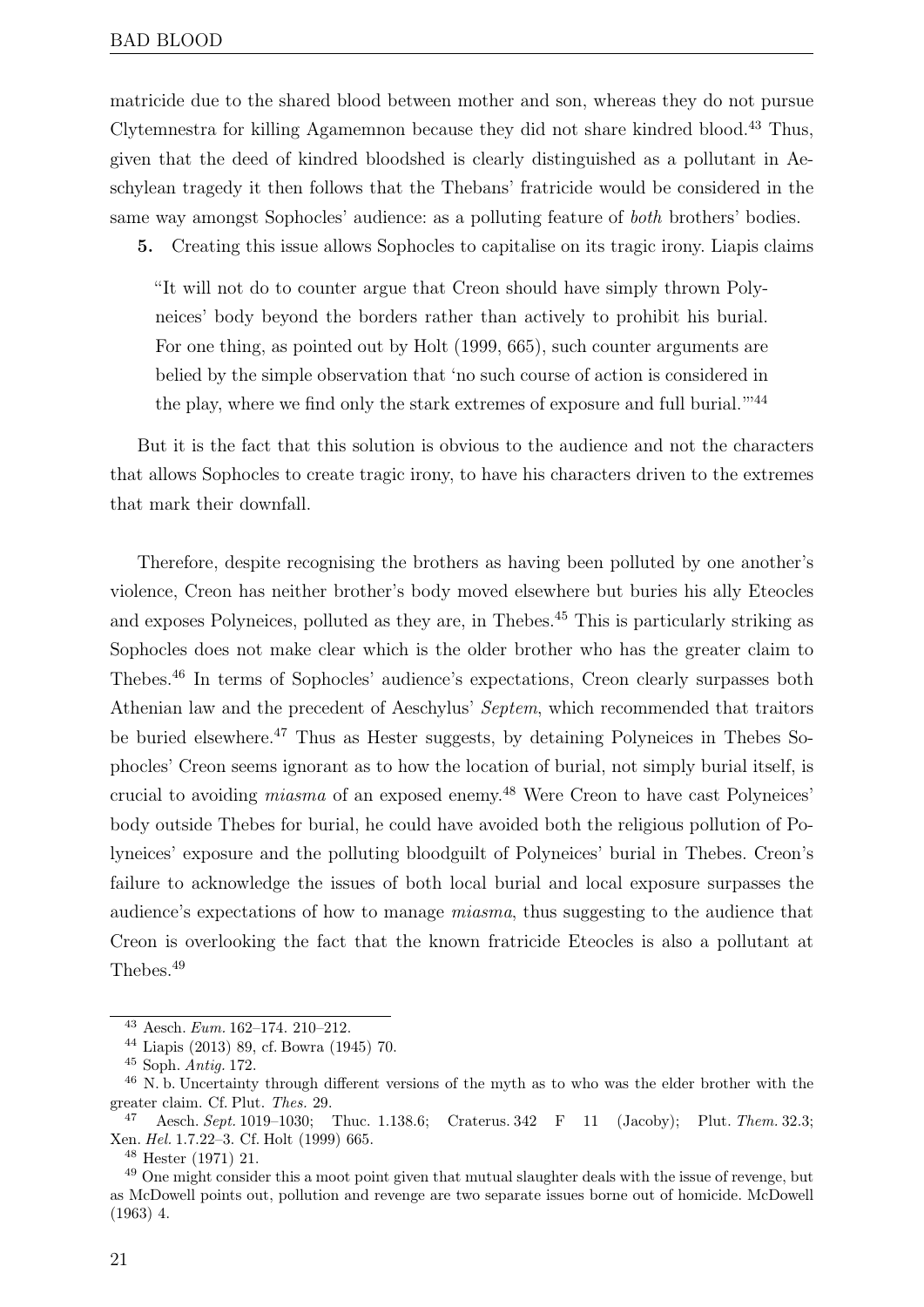The burial issue also allows Sophocles to highlight the *pathos* of civil war. Following the conflict between Athens and Persia for example, Themistocles' bones were denied burial at Athens because of his support for the Persians.<sup>50</sup> However Sophocles creates a problem here by removing the rest of the Seven from his version of the burial myth, in contrast to Aeschylus' Eleusinians. As a result of Sophocles' new insular plotline, the Thebans have no intuitive place to send the brothers' bodies away to, because Polyneices opposed Creon and Eteocles to claim his own kingdom: both brothers are home. Nor does it suit Creon or Antigone to bury the brothers on neutral ground in Eleusis as political equals away from the family home.

Thus, in the context of a tragedy at a religious festival, Sophocles' audience would surely have recognized the placement of both bodies as an issue, particularly given Aeschylus' previous treatment of Eteocles' pollution in Septem and Sophocles' allusion to Eteocles' pollution in Antigone.<sup>51</sup> In Sophocles' case, although Creon and Antigone's conflict over Polyneices' burial presents Creon's concern for the welfare of the polis in conflict with Antigone's concern for σύναιμος (of common blood), both nonetheless forsake the greater issue of pollution.52 But although the controversy over Polyneices' burial polarizes Creon and Antigone, their silence over Eteocles undermines their differences; although they ignore Eteocles' body for different reasons, Creon and Antigone ultimately make the same mistake.

6. This mistake undermines traditional readings of Sophocles' characters. Knox follows Hegel's religion  $/$  state dichotomy and compares this to Athenian law reforms,  $53$ claiming that Antigone represents the old Athenian ideology of family honour, which Cleisthenes had replaced with a system of demes.<sup>54</sup> Whilst Knox's enquiry gives an interesting insight into the contemporary relevance of Antigone and Creon's conflict amongst Sophocles' audience, he overlooks the polluting placement of the bodies in Thebes. Charen goes so far as to consider "Kreon's prohibition on burial and mourning as an act which prevents the end of war."<sup>55</sup> In effect, Charen is right; Creon's edict does perpetuate civil strife, but in intent Creon's edict attempts to use Polyneices' body to flush out rebels to stabilize his post war state; he cannot simply be read as the villain.<sup>56</sup>

<sup>50</sup> Thuc. 1.138.6, Craterus. 342 F 11. Jacoby, Plut. Them. 32.3, Xen. Hel. 1.7.22–3.

<sup>51</sup> Soph. Antig. 1069–72.

<sup>52</sup> Soph. Antig. 198.

<sup>53</sup> Hegel (1975) 1217–1218; Knox (1964) 76–79, cf. Segal (1981) 190–193 on πόλις vs. οἶκος and Liapis (2013) 82,87,96–97: most notably Demosthenes' approval of Creon's opening lines. (Dem. De Cor. 246– 247).

 $^{54}$  Aristot. Pol. 1319.

<sup>55</sup> Charen (2011) 509.

<sup>56</sup> Bowra (1945) 102; Whitman (1951) 90. N. b. Liapis (2013) 101 writes in Creon's defence, claiming he is reasonable.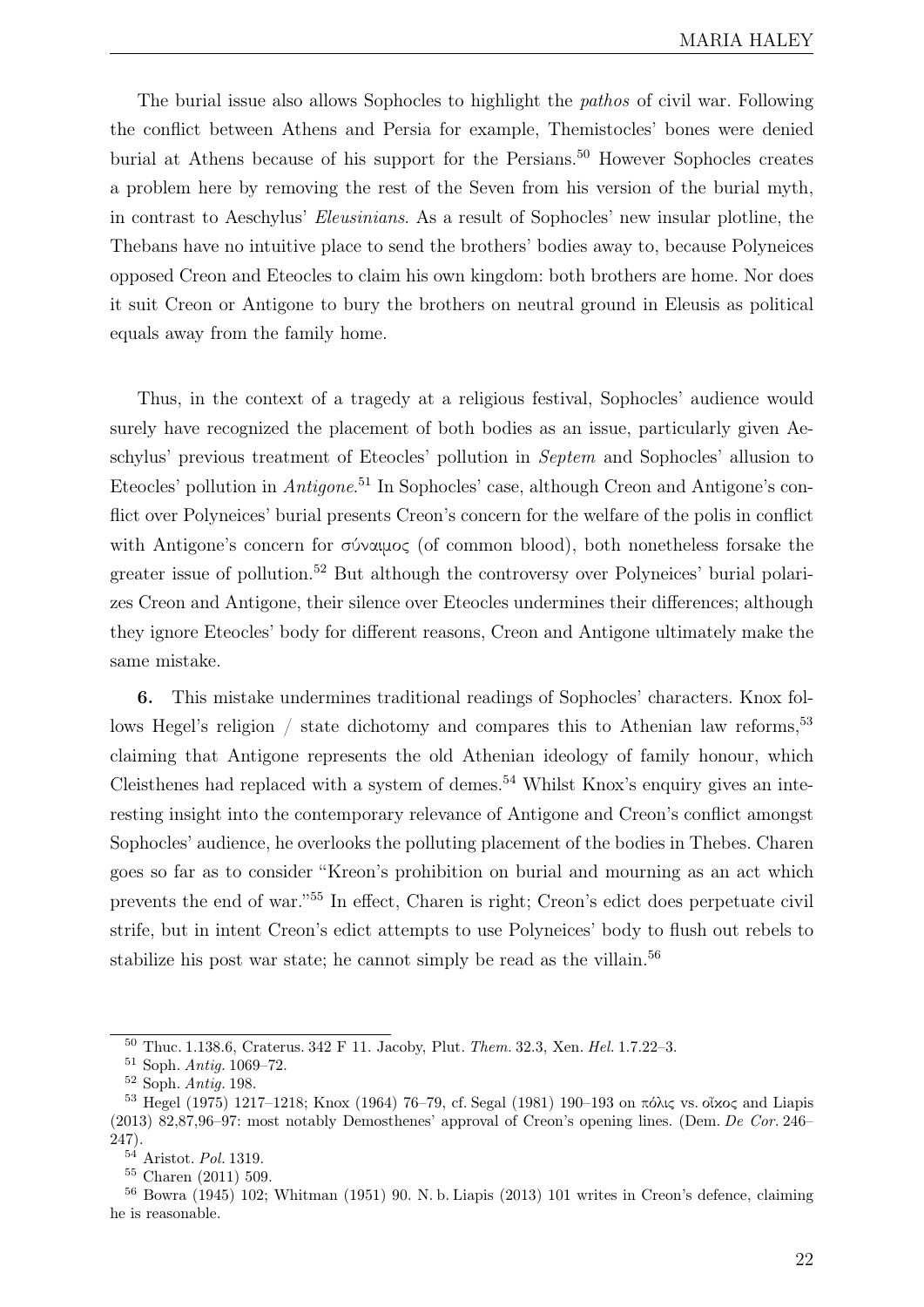Nor is Antigone the religious martyr many post-Hegelian scholars would have her be.<sup>57</sup> Indeed Antigone cannot even consider herself as such by the end of the play, as Ahrensdorf demonstrates using the following passage:

ποίαν παρεξελθοῦσα δαιμόνων δίκην· τί χρή με τὴν δύστηνον ἐς θεοὺς ἔτι βλέπειν· τίν᾿ αὐδᾶν ξυμμάχων· ἐπεί γε δὴ τὴν δυσσέβειαν εὐσεβοῦσ᾿ ἐκτησάμην. ἀλλ᾿ εἰ μὲν οὖν τάδ᾿ ἐστὶν ἐν θεοῖς καλά, παθόντες ἂν ξυγγνοῖμεν ἡμαρτηκότες·

"What justice of divinities have I transgressed? Why should I, a wretched one, still look to the gods? Whom should I call to as an ally? Since, while I have been pious, I have acquired impiety. But if then these things [namely, Creon's condemnation and punishment of her] are noble in the eyes of the gods we, having suffered, will recognise we have erred."<sup>58</sup>

From this Ahrensdorf raises two interesting questions: "If, then the play celebrates Antigone, why does she come to such a miserable end? [. . . ] are her doubts regarding her own justice reasonable?"<sup>59</sup> The logical answer is that Antigone's tale is not celebratory, but cautionary and thus her doubts are well founded. Hegel cites this last line to illustrate the conflict of religious and legal ethics.<sup>60</sup> But in context Antigone actually overlooks the religious principle of miasma in favour of religious practice; her desire to placate her brothers at home places Thebes in jeopardy. Thus Antigone's crime is not as "pure" as Charen might suggest;<sup>61</sup> she does not display a "pure heroism of faith", but champions religious practice over religious principles.62

Reviewing the characters with their shared mistake also sheds new light on the punishments they receive. Indeed Knox points out that whilst Creon is punished with the death of his family, Antigone is not saved, nor do the gods distinguish her as being "right." 63

<sup>61</sup> Charen (2011) 504.

<sup>57</sup> Whitman (1951) 84–85; Oudemans / Lardinois (1951) 107; Segal (1981) 170; Holt (1999) 658, 663, 668, 685; Lauriola (2007) 390; Kirkpatrick (2011) 423; Charen (2011) Liapis (2013) 81, 108. N. b. Hester rightly distinguishes between Hegel's views and the views of his descendants (1971) 15.

<sup>58</sup> Soph. Antig. 921–926. Ahrensdorf's translation (2009) 87.

<sup>59</sup> Ahrensdorf (2009) 87.

<sup>60</sup> Hegel (1977) 284.

 $62$  Ahrensdorf (2009) 104, cf. Segal (1981) 168. N. b. Oudemans / Lardinois (1951) 110 "nor is it an accident that a majority of the orthodoxy should reject Antigone's lines 904–920, because these lines impair the purity of her unified identity and the loftiness of her principles.", e. g. Whitman (1951) 92–93; Knox (1964) 62–67.

<sup>63</sup> Knox (1964) 106, 115. Nor is the inverse truly supportable in light of the Eteocles issue, cf. Bowra for the reactionary case that Antigone as an instrument of Creon's punishment while Creon is the hero, Bowra (1945) 113–115.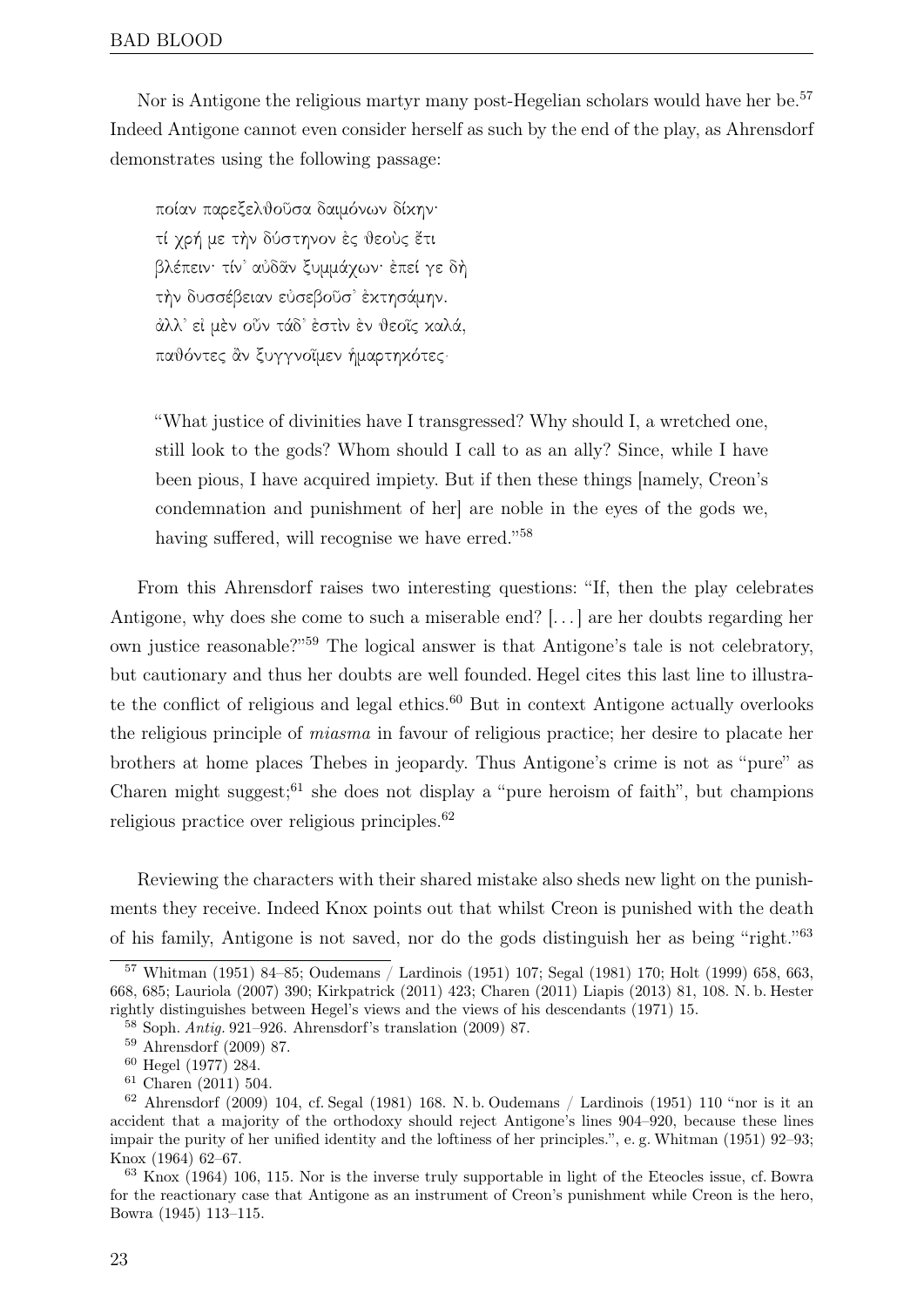Whilst I agree that Antigone is not vindicated, Segal's imagining of the  $exod\bar{o}s$  as Creon "carrying his son's corpse before his own house" to emphasise "this king's ruin when he tries to assert the autonomy of civic order over the ties of blood," also seems reasonable.<sup>64</sup> I suggest that this, alongside Eurydice's appearance on stage before her suicide,<sup>65</sup> would have visually equated Creon's punishment as a survivor to Antigone's offstage suicide. Ultimately Antigone falls victim to Creon's edict, whereas the gods do not send Teiresias in time to save Creon from himself. From this Ahrensdorf concludes that:

"both Creon and Antigone are destroyed by their piety. Creon fails to rescue Antigone because he places more importance on burying the dead and Antigone kills herself before she is rescued because she places insufficient trust in the human love of Haemon."  $66$ 

I disagree. Both Antigone and Creon are actually destroyed by creating, in ignorance, yet more pollution for Thebes: Creon by finally burying Polyneices in Thebes and Antigone by committing suicide.<sup>67</sup> I propose that this is because both Antigone and Creon, unlike Sophocles' tragic audience, fail to accept that both brothers are polluted by their actions, thus should not be buried in Thebes at all. Therefore, Sophocles creates great dramatic tension by highlighting Antigone and Creon's different values, whilst rendering both their ideologies tragically futile under the laws of *miasma*.

Antigone's punishment for the burial of Polyneices is her own burial, orchestrated by Creon. But the permanence of the tomb made for her is much more reminiscent of Eteocles' permanent tomb, alluding to the true crime of ignoring Eteocles' burial. Indeed Segal suggests that Sophocles assimilates Antigone's retreat to the tomb as a symbolic womb in which to rejoin her brothers.<sup>68</sup> This link is evident in Antigone's identification of herself as "unwept, friendless, unwedded" (ἄκλαυτος, ἄφιλος, ἀνυμέναιος), like a lost child when going to her tomb.<sup>69</sup> Therefore, even Antigone's suicide appears to be a commitment to her delusion that her family will be reunited, that her death in Thebes will bring peace. Sophocles has Antigone hang herself, just as her mother is described as having done in Homer's  $Odyssey$ <sup>70</sup> rejecting the existing variant in which Antigone burns in He-

<sup>64</sup> Segal (1980) 141. N. b. Hegel notes parallel punishments of Creon and Antigone (1975) 471.

<sup>65</sup> Soph. Ant. 1180–1245, cf. Liapis (2013) 105–106.

<sup>66</sup> Ahrensdorf (2009) 148.

 $67$  Cf. Segal (1981) 175 identifies Creon himself as a pollutant of Thebes (Soph. Antig. 1015. 1052. 1142. 1291. 1305) but ignores the potential pollution of Antigone's suicide. Tyrrell and Bennett (1998) 138 point out that in detaining Eurydice on her way to temple "Creon prevents another woman from carrying out rituals that benefit his city and household" though this of course supposes that Antigone's burial of Polyneices in Thebes would have been beneficial.

<sup>68</sup> Segal (1981) 73, cf. 184 on linguistic significance of άδελφος "brother" literally "one of the same womb." cf. Bowra (1945) 91; Seaford (1990) 78–79; (1994) 349.

 $69$  Soph. Antig. 876-877, cf. on the inversion of a wedding procession to a funeral regression to the natal family: Seaford (1994) 351, 381; Tyrrell / Bennett (1998) 140–141.

<sup>&</sup>lt;sup>70</sup> Hom. Od. 11.271–280. cf. Sophocles' subsequent Oedipus Tyrranus maintains this suicide (1260–66).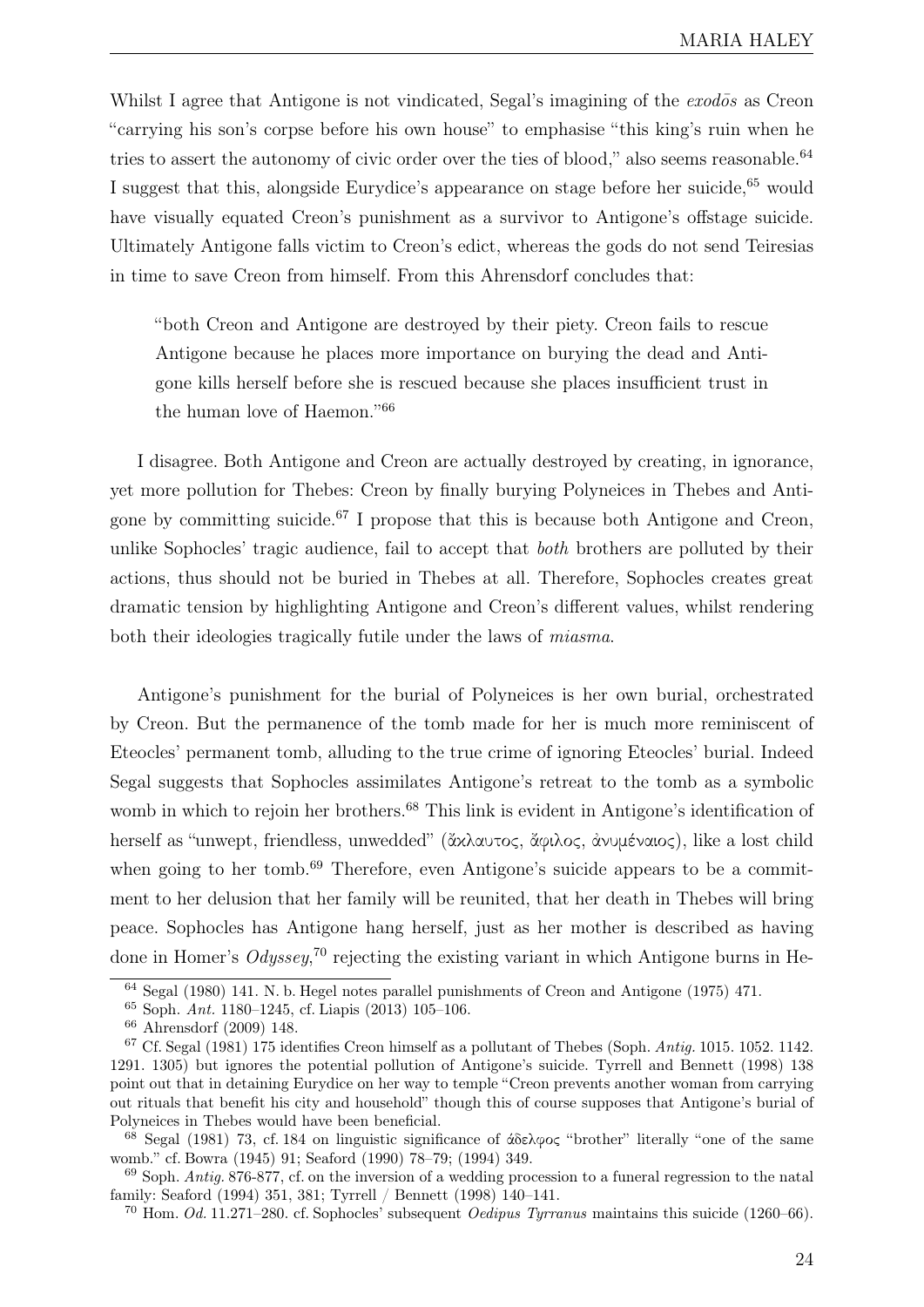ra's temple.71 By mirroring Antigone's suicide with her mother's Sophocles promises no resolution, no family reunion as Antigone expected her brothers' shades to share.72 Given Antigone's previous delusion that her brothers might be reconciled after death, it seems her suicide is a futile attempt to join them, polluting herself as they polluted one another.<sup>73</sup>

Creon's punishment is the loss of his son and wife. His focus on the political fall out of the Theban civil war blinded him to the civil war within his own household and the damage that ignoring Haemon's pleas for his betrothed Antigone would do. Creon's edict, forbidding Polyneices burial elsewhere and sanctioning Eteocles' polluted burial in Thebes, forsakes family values in favour of demonstrating strength as a king. As a consequence, he loses his own family and destroys his royal bloodline.<sup>74</sup> Creon's punishment is that he lives to suffer the consequences of his actions; he pollutes Thebes knowingly with both Polyneices' exposure and Eteocles' burial, and unwittingly by instigating the suicides of Antigone, Haemon and his wife Eurydice.<sup>75</sup>

Therefore, having considered the implications of Eteocles' burial, it seems to underscore the binaries of female versus male agendas and family versus state values presented by existing scholarship. But unlike the existing scholarship, I suggest that for each character these values motivate them to overlook the bigger issue of Eteocles as a source of miasma. As a result, Eteocles' pollution undermines the binary of Antigone's religious motives versus Creon's political motives. Antigone's desire for a local site for ritual lamentation ignores the overriding religious principle of pollution; she is a champion of religious practices, not religious values. Therefore, Eteocles' pollution emphasises the very disparate motives Antigone and Creon have for ignoring it and, in turn, the futility of these motives, as both characters endure a punishment that fits their crime.

More pressingly, considering the mythical subtext of Sophocles' drama unveils some problems with post-Hegelian readings of this tragedy. Reading Sophocles' characters as allegories of their values is tempting. But such readings take us away from the audience's experience of the play against its mythical backdrop and Aeschylean intertext; Sophocles' muted miasma presents Antigone and Creon as complex and uniquely motivated characters who suffer for the same mistake. Thus it seems that philosophers follow the lead of Sophocles' protagonists; they subscribe to principles that are secondary to Eteocles' polluting presence, a presence that a contemporary community audience would have recognised

<sup>71</sup> Ion of Chios 740. Campbell.

<sup>72</sup> Soph. Antig. 522–523.

<sup>73</sup> Parker (1983) 41–42 "in a case of suicide by hanging, the rope and the branch were destroyed or thrown outside the boundaries of the city", cf. Plut. Them. 22.2, D. L. 6.2.61.

<sup>74</sup> cf. on political and personal aspects of family in Antigone Segal (1981) 193–194 and Butler (2001) 5–7

<sup>75</sup> On the polluting and symbolic significance of these suicides cf. Bennett and Tyrrell (1998) 140–152.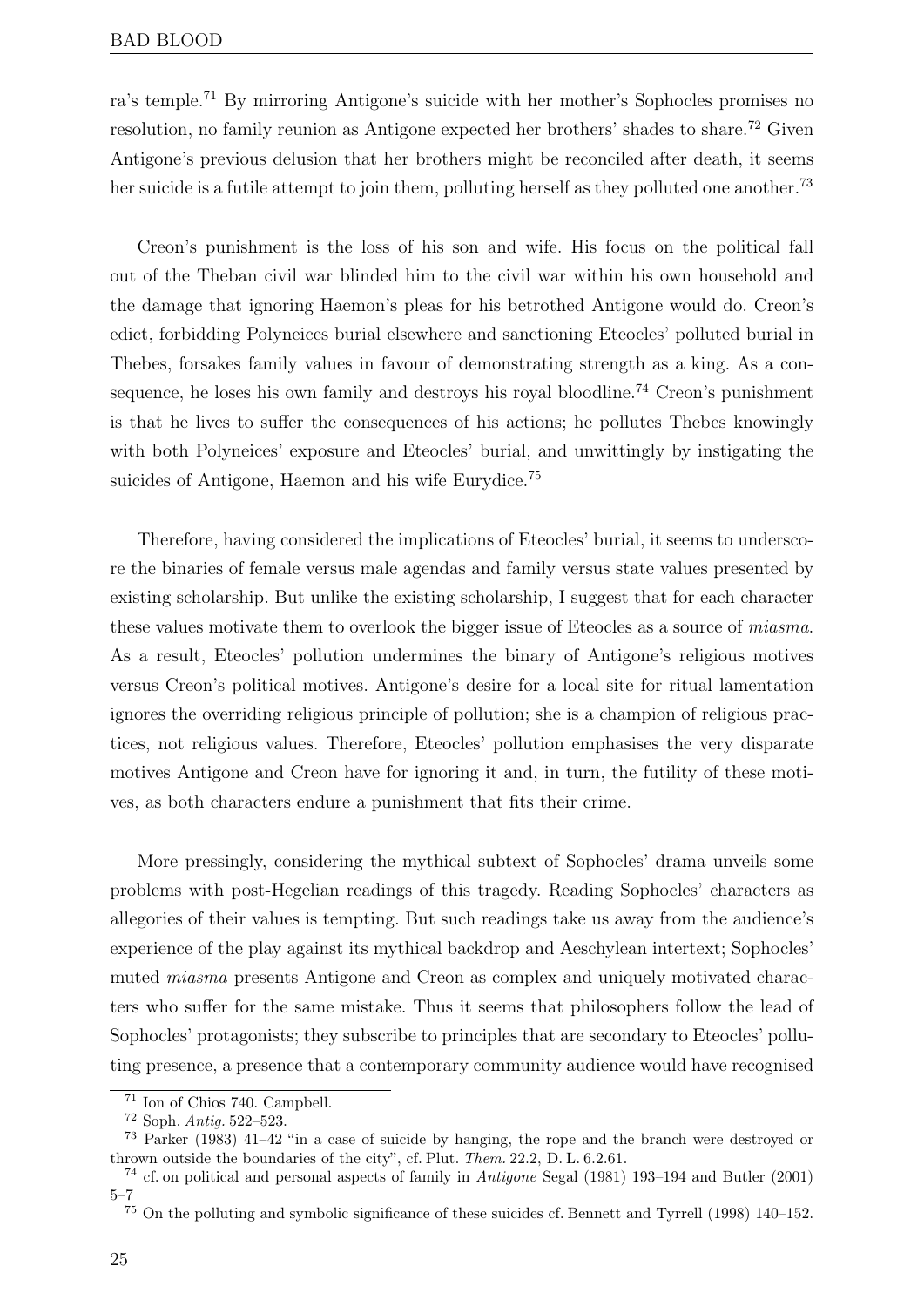through their knowledge of myth and religion.

cl11mh@leeds.ac.uk

About the Author Maria Haley is a Ph.D. candidate in Classical Studies at the University of Leeds, specializing in Greek and Roman tragedy, with particular attention to how performance culture shapes presentations of classical myth. Maria's previous projects include an article on Seneca's Medea in performance (eisodos 2015), and a comparative thesis on The Death of Agamemnon in Aeschylean and Senecan tragedy. Maria is currently developing this comparative approach to uncover how Greek and Roman tragedies presented revenge, taking the feast of Thyestes as a case study. In addition to her academic work, Maria is also designing and delivering outreach workshops to implement in schools that do not offer classics, in order to increase the uptake of classics at university level.

## **BIBLIOGRAPHY**

## Editions

- Aeschylus. 2009. Oresteia. Ed. and tr. by A. H. Sommerstein, Harvard.
- Aeschylus. 2009. Seven Against Thebes. Ed. and tr. by A. H. Sommerstein, Harvard.
- Aeschylus. 2009. Suppliants. Ed. and tr. by A. H. Sommerstein, Harvard.
- Aristotle. 1976. Poetics. 23. Ed. and tr. by S. Halliwell, Harvard.
- Craterus. 1955. Fragments. In: Fragmente der Griechischen Historiker. Ed. by F. Jacoby. 3, Leiden.
- [Demosthenes]. 1949. Orations. Tr. by N. W. De Witt, Harvard.
- Diogenes Laertius. 1925. Lives of Eminent Philosophers. 2. Tr. by R. D. Hicks, Harvard.
- Herodotus. 1920. The Persian Wars. 3. Ed. and tr. by A. D. Godley, Harvard.
- Ion of Chios. 1992. "Lyric Fragments". In: Greek Lyric. 4. Ed. and tr. by D. A. Campbell, Harvard.
- Isocrates. 1929. Discourses. 2. Ed. and tr. by G. Norlin, Harvard.
- Lysias. 1930. Funeral Oration. Tr. by W. R. M. Lamb, Harvard.
- Pausanias. 1918. Description of Greece. Tr. by W. H. S. Jones, Harvard.
- Philostratus. 2005. Life of Apollonius of Tyana. 2. Ed. and tr. by C. P. Jones, Harvard.
- Pindar. 1997. Olympian Odes. 1. Ed. and tr. by W. H. Race, Harvard.
- Plato. 1926. Laws. Tr. by R. G. Bury, Harvard.
- Plato. 1929. Menexenus. Tr. by R. G. Bury, Harvard.
- Plutarch. 1914. "Themistocles". In: Lives. 2. Tr. by B. Perrin, Harvard.
- Plutarch. 1914. "Theseus". In: Lives. 1. Tr. by B. Perrin, Harvard.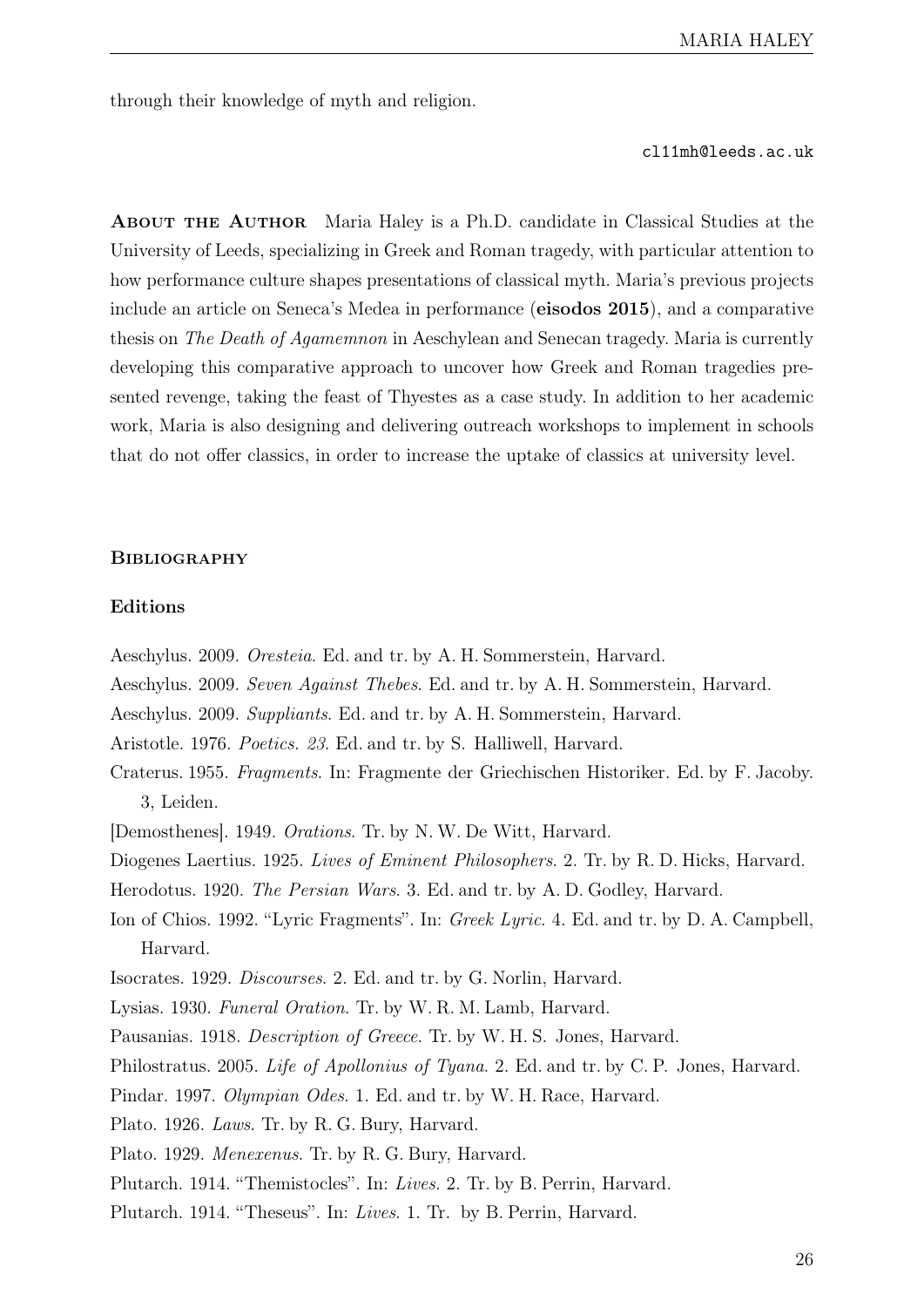Radt S. , R. T. Kannicht, and B. Snell. (Ed.) 1986–2004. Tragicorum Graecorum Fragmenta, Göttingen.

Sophocles. 1994. Antigone. 2. Tr. by H. Lloyd-Jones, Harvard.

Sophocles. 1994. Oedipus at Colonus. 2. Tr. by H. Lloyd-Jones, Harvard.

Thucydides. 1919. History of the Peloponnesian War. Ed. and tr. by C. F. Smith, Harvard.

## Secondary Literature

- Adams (1955): S. M. Adams, "The Antigone of Sophocles". In: Phoenix 9.47–62.
- Ahrensdorf (2009): P. J. Ahrensdorf, Greek tragedy and political philosophy: Rationalism and Religion in Sophocles' Theban Plays, Cambridge.
- Anderson (2015): S. A. Anderson, "The Seven Against Thebes at Eleusis". In: Illinois Classical Studies 40.2.297–318.
- Baldry (1956): H. C. Baldry, "The Dramatization of the Theban Legend". In: Greece and Rome 3.1.24–37.
- Bennett / Tyrrell 1998: L. J. Bennett, W. Tyrrell, "Sophocles' Antigone and Funeral Oratory". In: The American Journal of Philology 111.441–56.
- Bowra (1945): C. M. Bowra, Sophoclean Tragedy, Oxford.
- Butler (2000): J. Butler, Antigone's Claim: Kinship between Life and Death, New York.
- Charen (2011): H. Charen, "'The Purity of Her Crime': Hegel Reading Antigone". In: Monatshefte 103.4.504–16.
- de Witt (1917): N. W. de Witt, "Character and Plot in the Antigone". In: Monatshefte Classical Journal 12.393–6.
- Ferguson (1975): A. R. Ferguson, "Politics and Man's Fate in Sophocles' Antigone". In: The Classical Journal 70.41–9.
- Gagné (2013): R. Gagné, Ancestral Fault in Ancient Greece, New York.
- Hathorn (1958): R. Y. Hathorn, "Sophocles's Antigone. Eros in Politics". In: Classical Journal 54.3.109–115.
- Hegel (1975): G. W. F. Hegel, Aesthetics: Lectures on Fine Art. Tr. by T. M. Knox. New York.
- Hegel (1977): G. W. F. Hegel, *Phenomenology of Spirit*. Tr. by A. V. Miller. New York.
- Held (1983): G. F. Held, "Antigone's Dual Motivation for the Double Burial". In: Hermes 111.190–201.
- Henrichs (1993): A. Henrichs, "The Tomb of Aias and the Prospect of Hero Cult in Sophokles". In: Classical Antiquity 12.2.165–80.
- Hester (1971): D. A. Hester, "Sophocles the Unphilosophical. A Study in the Antigone". In: Mnemosyne 24.11–59.
- Holt (1999): P. Holt, "Polis and Tragedy in the Antigone". In: Mnemosyne 52.658–90.

Xenephon. 1918. Hellenica. 1. Tr. by C. L. Brownson, Harvard.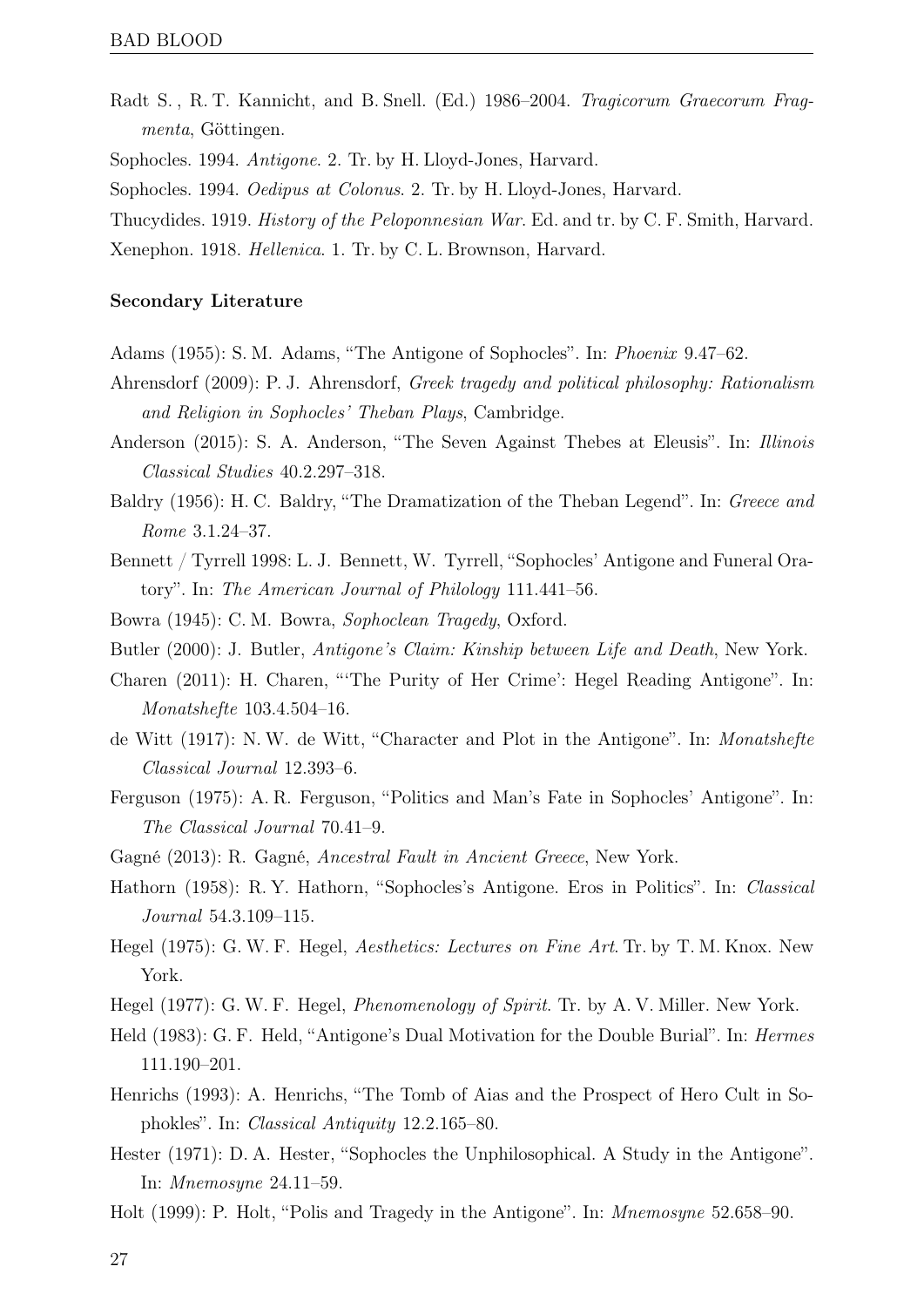- Honig (2009): B. Honig, "Antigone's Laments, Creon's Grief: Mourning, Membership and the Politics of Exception". In: Political Theory 37.5–43.
- Kirkpatrick (2011): J. Kirkpatrick, "The Prudent Dissident: Unheroic Resistance in Sophocles' Antigone". In: The Review of Politics 73.3.401–424.
- Knox (1963): B. M. W. Knox, The Heroic Temper, London.
- Lauriola (2007): R. Lauriola, "Wisdom and Foolishness: A Further Point on the Interpretation of Sophocles' Antigone". In: Hermes 135.389–405.
- Liapis (2013): V. Liapis, "Creon the Labdacid: Political Confrontation and the Doomed oikos in Sophocles' Antigone". In: Tragedy and Archaic Greek Thought. Ed. by D. Cairns. Llandysul. 81–118.
- Lloyd-Jones (1959): H. Lloyd-Jones, "The End of the Seven against Thebes". In: The Classical Quarterly 9.1.80–115.
- Lloyd-Jones (1971): H. Lloyd-Jones, The Justice of Zeus, Berkeley.
- MacDowell (1978): D. M. MacDowell, The Law in Classical Athens, London.
- Margon (1970): J. S. Margon, "The Death of Antigone". In: California Studies in Classical Antiquity 3.177–83
- Meinel (2015): F. Meinel, Pollution and Crisis in Greek Tragedy, Cambridge.
- Meltzer (2011): F. Meltzer," Theories of Desire: Antigone Again". In: Critical Inquiry 37.169–86.
- O'Connor (1923): M. B. O'Connor, Religion in the Plays of Sophocles. Menesha. [<https:](<https://archive.org/details/religioninplayso00oconuoft>) [//archive.org/details/religioninplayso00oconuoft>](<https://archive.org/details/religioninplayso00oconuoft>)
- Oudemans / Lardinois (1951): C. W. Oudemans, A. P. M. H. Lardinois, Tragic ambiguity: anthropology, philosophy and Sophocles' Antigone, Leiden, New York.
- Parker (1983): R. Parker, Miasma: Pollution and Purification in early Greek Religion, Oxford.
- Peterkin (1929): L . D. Peterkin, "The Creon of Sophocles". In: Classical Philology 29.263– 73.
- Post (1912): C. R. Post, "The Dramatic Art of Sophocles". In: Harvard Studies in Classical Philology 23.71–127.
- Pritchard (1982): A. Pritchard "Antigone's Mirrors: Reflections on Moral Madness". In: Hypatia 7.77–93.
- Rancher (2008): S. Rancher, "Suffering Tragedy: Hegel, Kierkegaard, and Butler on the Tragedy of Antigone". In: Mosaic 63–78.
- Robert (2010): W. Robert, "Antigone's Nature". In: Hypatia 25.412–36.
- Seaford (1990): R. Seaford, "The Imprisonment of Women in Greek Tragedy". In: Journal of Hellenic Studies 110.76–90.
- Seaford (1994): R. Seaford, Reciprocity and Ritual: Homer and tragedy in the developing city state, Oxford.